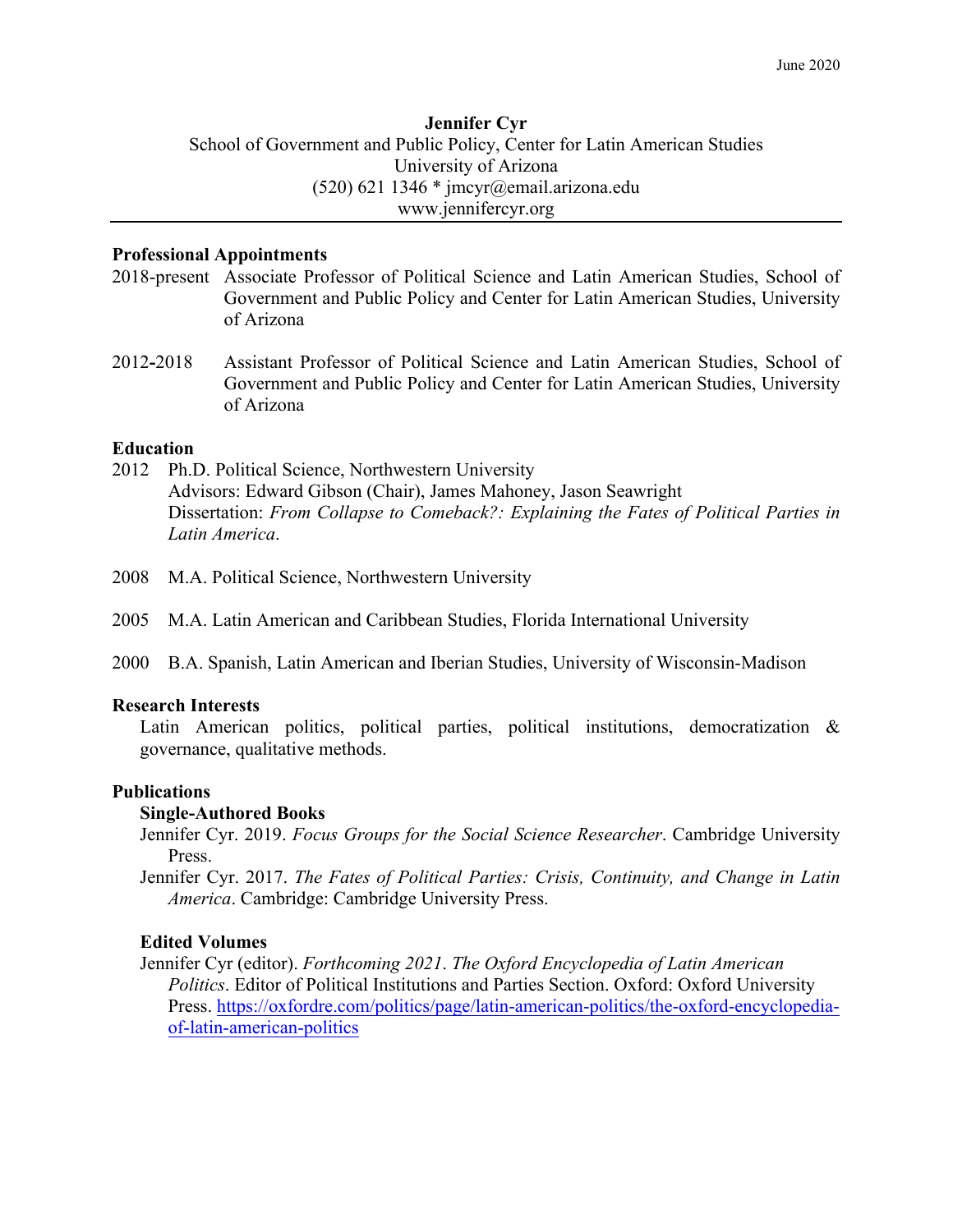# **Peer-reviewed Articles**

- Jennifer Cyr. 2019. "An Integrative Approach to Measurement: Focus Groups as a Survey Pretest." *Quality & Quantity* 53.2: 897-913.
- Jennifer Cyr. 2017. "The Unique Utility of Focus Groups for Mixed-Methods Research." *PS: Political Science and Politics*. 50.4 (1038-1041).
- Santiago Anria and Jennifer Cyr. 2017. "Inside Revolutionary Parties: Coalition-Building and Maintenance in Reformist Bolivia." *Comparative Political Studies*. 50.9 (1255- 1287).
- Jennifer Cyr. 2016. "Between Adaptation and Breakdown: Conceptualizing Party Survival." *Comparative Politics*. 49.1 (125-145).
- Jennifer Cyr. 2016. "The Pitfalls and Promise of Focus Groups as a Data Collection Method." *Sociological Methods and Research*. 45(2): 231-59.
- Jennifer Cyr. 2015. "Making or Breaking Politics: Social Conflicts and Party-System Change in Democratic Bolivia." *Studies in Comparative International Development*. 50: 283-303.
- Andrew Roberts, Jason Seawright, Jennifer Cyr. 2013. "Do Electoral Laws Affect Women's Representation?" *Comparative Political Studies* 46.12: 1555-1581.
- Jennifer Cyr. 2013. "Que veinte años no es nada: Hugo Chávez, las elecciones de 2012, y el continuismo político venezolano." *Revista de Ciencia Política* 33.1: 375-391.
- Timothy Power and Jennifer Cyr. 2010. "Political Legitimacy in Latin America." *International Social Science Journal* 196: 253-272.

# **Editor-reviewed Articles**

Jennifer Cyr. 2018. "Making the Case for Case Studies in Multimethod Research" in Review Symposium on *Multimethod Research, Causal Mechanisms, and Case Studies: The Research Triad* by Gary Goertz, in *European Political Science*.

## **Book Chapters**

- Jennifer Cyr and Nicolás Liendo. 2020. "Political Party Change and Adaptation." *Oxford Encyclopedia of Latin American Politics*. Harry Vanden and Garry Prevost, eds.
- Jennifer Cyr and Alexis Work. 2020. "Political Competition." *Handbook of Political Science.*  Dirk Berg-Schlosser, Bertrand Badie, Leonardo Morlino, eds.
- Jennifer Cyr and Carlos Meléndez. 2016. "Una exploración de la identidad (y la antiidentidad) política a nivel subnacional: El fujimorismo y el chavismo en perspectiva comparada". *Representación política en América Latina: Partidos políticos, elecciones y reglas.* Fernando Tuesta Soldevilla, ed. Lima: Jurado Nacional de Elecciones.
- Jennifer Cyr and Iñaki Sagarzazu. 2014. "El sistema de partidos venezolano: Incongruencia, volatilidad y colapso desde una perspectiva multinivel." *Territorio y Poder: Nuevos actores y competencia política en los sistemas de partidos multinivel en América Latina*, Flavia Freidenberg y Julieta Suarez-Cao, eds. Salamanca, España: Ediciones Universidad de Salamanca.
- Margarita Batlle and Jennifer Cyr. 2014. "El Sistema de partidos multinivel peruano: El cambio hacia la incongruencia y el predominio de nuevos partidos." *Territorio y Poder: Nuevos actores y competencia política en los sistemas de partidos multinivel en América Latina*, eds. Flavia Freidenberg y Julieta Suarez-Cao. Salamanca, España: Ediciones Universidad de Salamanca.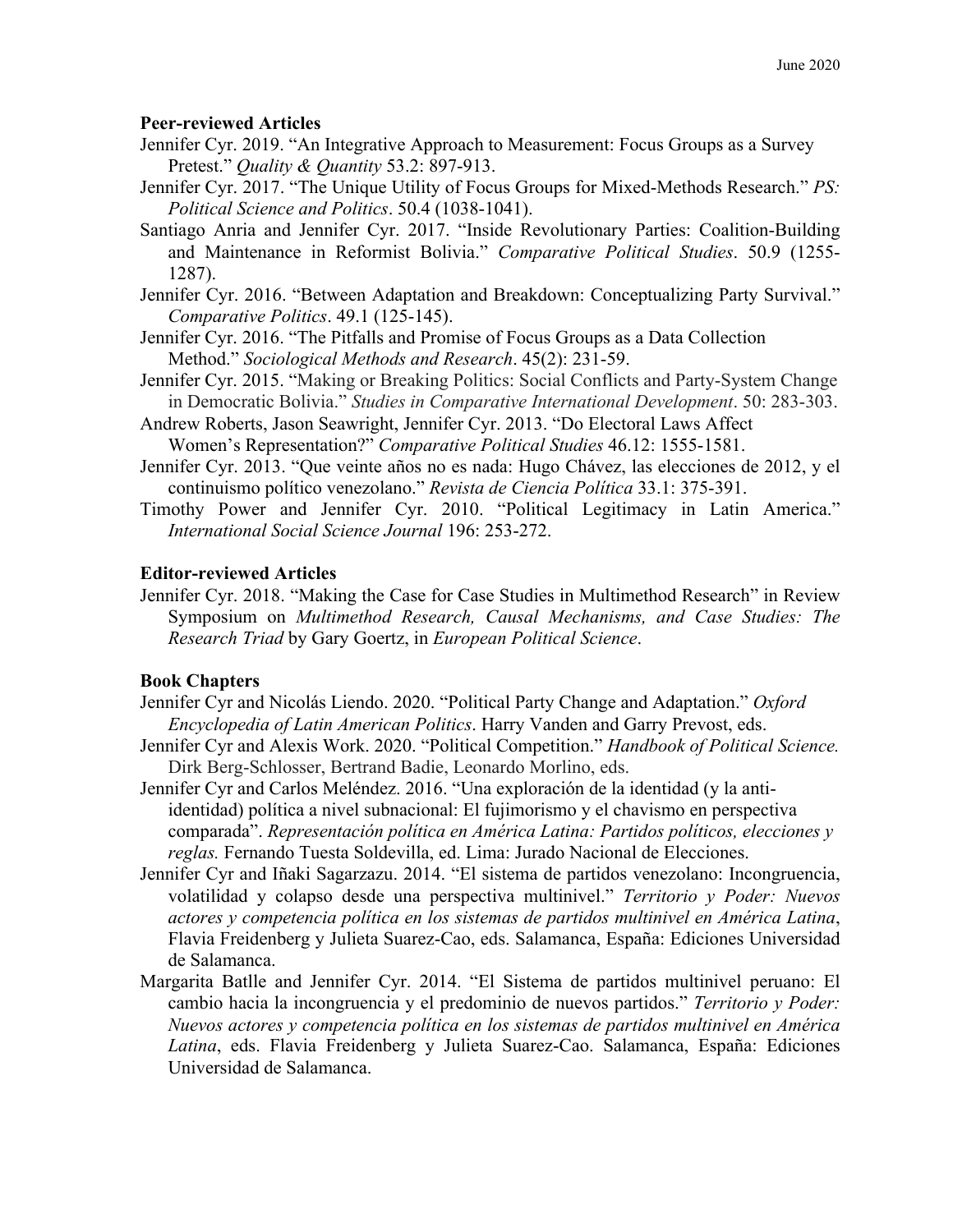- Jennifer Cyr. 2012. "El antes y el después del colapso: Los partidos políticos tradicionales en Perú, Venezuela y Bolivia." In Fredy Barrero and Stefan Jost, eds., *Instituciones democráticas en América Latina*. Bogotá, Colombia: Universidad Sergio Arboleda and Konrad Adenauer Stiftung.
- Jennifer Cyr*.* 2011. "¿Por qué no muere el APRA?" *Pos-Candidatos en el Perú*, ed. Carlos Meléndez. Lima: Mitín.
- Jennifer Cyr and James Mahoney. 2011. "The Enduring Influence of Historical Structural Approaches." *Handbook of Latin American Politics*, eds. Peter Kingstone and Deborah Yashar. New York: Routledge Press.

### **Non Peer-reviewed**

- Jennifer Cyr. 2020. "Opposing Chavismo: The Evolution of a Movement." *Virtual Dialogue on Everyday Realities and Politics in Venezuela Today*.
- Jennifer Cyr. 2010. "Un día, una elección, ¿un nuevo horizonte político?" *Argumentos* 4.5 (Journal of the *Instituto de Estudios Peruanos*, Lima, Peru).

#### **Book Reviews**

- Jennifer Cyr. 2016. "A Political Pas de Deux in the Andes." Review of *La danza hostil: La danza hostil: Poderes subnacionales y Estado central en Bolivia y Perú (1952-2012)*, by Alberto Vergara. *ReVista: Harvard Review of Latin America* (Fall 2016, pp. 39-40).
- Jennifer Cyr. 2013. Review of *Power in the Balance: Parties, Presidents, and Legislatures in Peru and Beyond*, by Barry Levitt. *Perspective on Politics* 11.2: 678-9.
- Jennifer Cyr. 2008. Review of *Impasse in Bolivia: Neoliberal Hegemony and Popular Resistance*, by Benjamin Kohl & Linda Farthing. *Latin American Politics and Society* 50: 194-197*.*

#### **Major Awards**

- Fulbright Fellowship in Argentina for the Project: Power without Representation: Elites, Party Failure, and the Roots of Regime Instability in Argentina (Fall 2019)
- Best Paper in Comparative Politics, for "Anti-Identities in Latin America: *Chavismo, Fujimorismo,* and *Uribismo* in Comparative Perspective." Paper presented at the 74<sup>th</sup> Annual Midwest Political Science Association Conference, Chicago, IL. With Carlos Meléndez (Universidad de Diego Portales) (April, 2016).

#### **Invited Courses, Methods Instruction (including forthcoming invitations)**

- Invitation to teach course on Focus Groups at the Institute for Qualitative and Mixed Methods Research, Syracuse University (June 2020).
- Focus Groups for the Social Science Researcher, *Programa de Metodología Aplicada en Investigación Política y Social* (PMet); *Universidad Nacional de San Martín*, Buenos Aires (Fall 2019).
- Course on Qualitative and Mixed Methods Research; *Universidad Torcuato di Tella* (UTDT), Buenos Aires, Argentina (August-October 2019), as part of a Fulbright Fellowship.
- Short Course on Focus Groups: When and How to Use Them, Congress of the American Political Science Association (APSA), Washington, DC. (September 2019).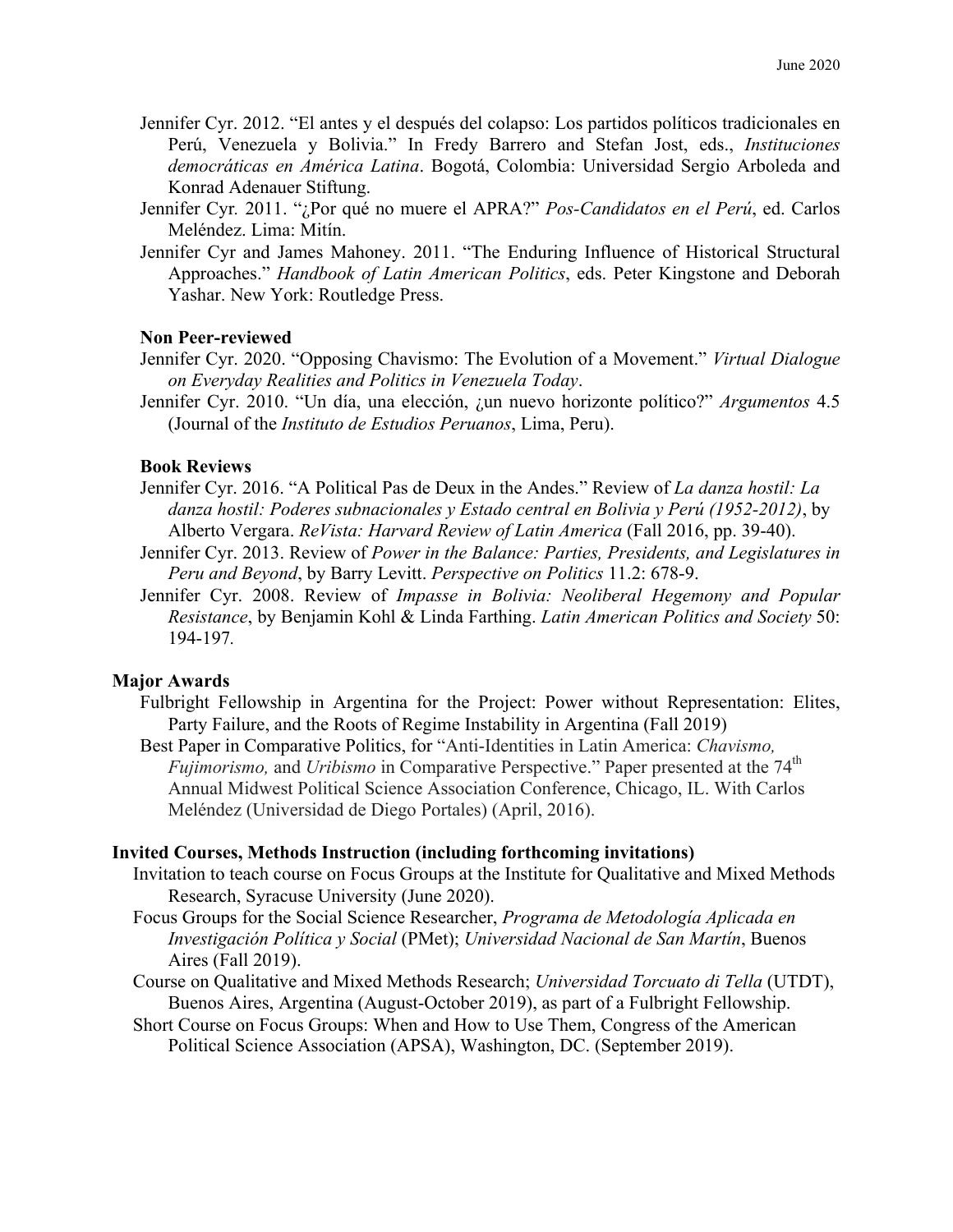- Course on Case Studies in Mixed Methods Research, Mexican Political Science Association (AMECIP) in conjunction with the American Political Science Association (APSA), Monterrey, Mexico (July 2019).
- Course on Focus Groups at the Institute for Qualitative and Mixed Methods Research, Syracuse University (June 2016).
- Seminars on Qualitative Data Collection Methods: Focus Groups (2 sessions) and Interviews (1 session). *Escuela de Verano de Métodos Mixtos*, Pontífica Universidad Católica de Chile (PUCC), Santiago, Chile (January 2016).

## **Invited Presentations**

- Invitation to present *La Política era la de Antes, y la de Hoy*, at *interCambio: Las elecciones 2019 bajo la lupa*, at the UADE, Buenos Aires, Argentina, November 2019.
- Invitation to present *Between Oligarchy and Populism: Democratic Deficiencies in Latin America*, at the School of Politics and Global Studies at Arizona State University (October 2018).
- Invitation to present *Representation and Anti-System Politics in Latin America*. Conference on Democracy, Anti-System Politics, and Inequality in Turbulent Times, sponsored by Oxford University-Instituto Mora-Latin American Development Bank, Mexico City, Mexico.
- Invitation to present *The Fates of Parties: Institutional Crisis, Continuity, and Change in Latin America*, at the University of Diego Portales (Santiago, Chile) (November 2016).
- Invitation to present on Case Study Research at the Ecuadorian Political Science Congress, Quito, Ecuador (September 2016).
- Invitation to present at the Authors' Workshop, Institute for Qualitative and Mixed Methods Research, Syracuse University (June 2016).
- Invitation to speak at the international conference, *Encuentro Latinoamericano*, sponsored by NDI-Colombia and Red Innovación, Lima, Perú (March 2016).
- Invitation to speak at the Second International Congress of Electoral Studies, Jurado Nacional Electoral (JNE), Lima, Peru (November 2014). Title of presentation: "*Una exploración de la identidad (y la anti-identidad) política a nivel subnacional: El fujimorismo y el chavismo en perspectiva comparada*."
- Invitation to speak at the Qualitative Methods in the Social Sciences Seminar, FLACSO-Quito, Quito, Ecuador (October 2014).
- Invitation to speak at the International Seminar on Political Parties, Universidad de Sergio Arboleda, Bogotá, Colombia (19 September 2013). Title of presentation: "*El rol de los recursos para la supervivencia partidaria en la región andina*."

## **Grants & Scholarships**

- SBSRI Faculty Small Grant, College of Social and Behavioral Sciences, University of Arizona (May 2015).
- Center for Latin American Studies Travel Grant, Caracas, Venezuela (May 2014).
- Buffett Center for International and Comparative Studies (BCICS) Graduate Summer Research Grants. Grant for travel to Peru, Bolivia, and Venezuela for dissertation fieldwork (April-October, 2010).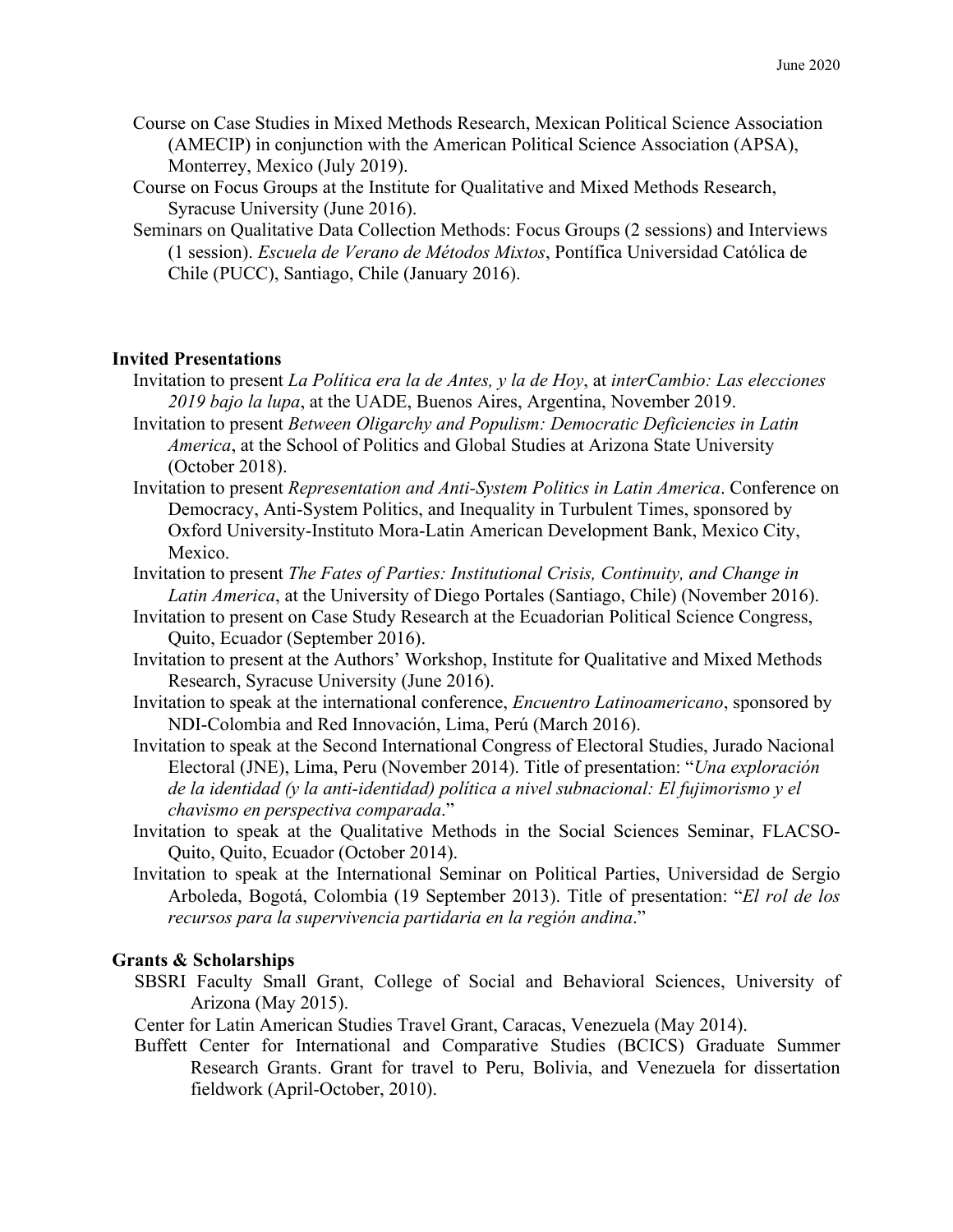- Graduate Research Grant, The Graduate School, Northwestern University. Grant for travel to Peru, Bolivia, and Venezuela for dissertation fieldwork (April-October, 2010).
- Foreign Language and Area Studies (FLAS) Summer scholarship, Six-week Study Abroad Program. *Instituto Brasil-Estados Unidos*, Rio de Janeiro, Brazil (Summer 2004).
- Tinker Field Research Grant. Tinker Foundation. Three-week travel grant for research in Cochabamba and La Paz, Bolivia (Summer 2004).
- Foreign Language and Area Studies (FLAS) Fellowship, in Portuguese. Funded by the U.S. Department of Education for two years. Florida International University, Miami, FL, \$28,000 plus tuition (Fall 2003-Spring 2005).

### **Selected Conference Participation**

- "Democracy and Party Organization in Contemporary Bolivia" (with Santiago Anria). Paper presented at the 2019 Congress of the American Political Science Association (September 2019).
- "Normal Parties in Extraordinary Times: Primero Justicia and Voluntad Popular in Venezuela." Paper presented at the 2019 Congress of the Latin American Studies Association (May 2019).
- "Democratic Careening in Bolivia: Inclusion and Contestation in Tension" (with Santiago Anria). Paper presented at the workshop on the Survival of Defective Democracies in the Andes, University of British Columbia (November 2018).
- Co-founder, discussant, and participant in the  $4<sup>th</sup>$  Annual Southwest Workshop on Mixed Methods Research (SWMMR), San José, California (November 2018).
- "Democratic Careening in Bolivia: Inclusion and Contestation in Tension" (with Santiago Anria). Paper presented at the 2018 Congress of the American Political Science Association (September 2018).
- Author-Critics Roundtable of my book, *The Fates of Political Parties: Institutional Crisis, Continuity, and Change in Latin America*, at the 2018 Conference of the Southern Political Science Association (SPSA), New Orleans, Louisiana (January 2018).
- "Anti-Identity Movements in Fluid Party Settings." Paper presented at the 2017 Congress of the Latin American Studies Association, Lima, Peru (May 2017).
- "Anti-Identities in Latin America: *Chavismo, Fujimorismo,* and *Uribismo* in Comparative Perspective." Paper presented at the 74<sup>th</sup> Annual Midwest Political Science Association Conference, Chicago, IL. With Carlos Meléndez (Universidad de Diego Portales) (April, 2016). *Awarded the Best Paper in Comparative Politics*.
- "Focus Groups and Mixed Methods Research." Presentation at the 1<sup>st</sup> Southwest Workshop on Mixed Methods Research, Albuquerque, NM (November, 2015).
- "Understanding (Anti-)*Chavismo* and (Anti-)*Fujimorismo*: A Demand-Side Perspective." Presentation at the 2015 Congress of the Latin American Studies Association, San Juan, Puerto Rico (May, 2015).
- "In Search of Better Indicators: The Importance of Focus Groups in Multi-Methods Research." Presentation at the 2014 Annual Meeting of the American Political Science Association, Washington, DC (September, 2014).
- "The Fates of Parties: Survival as a Multi-Dimensional Phenomenon." Presentation at the ISA-FLACSO Joint Conference, Buenos Aires, Argentina (July, 2014).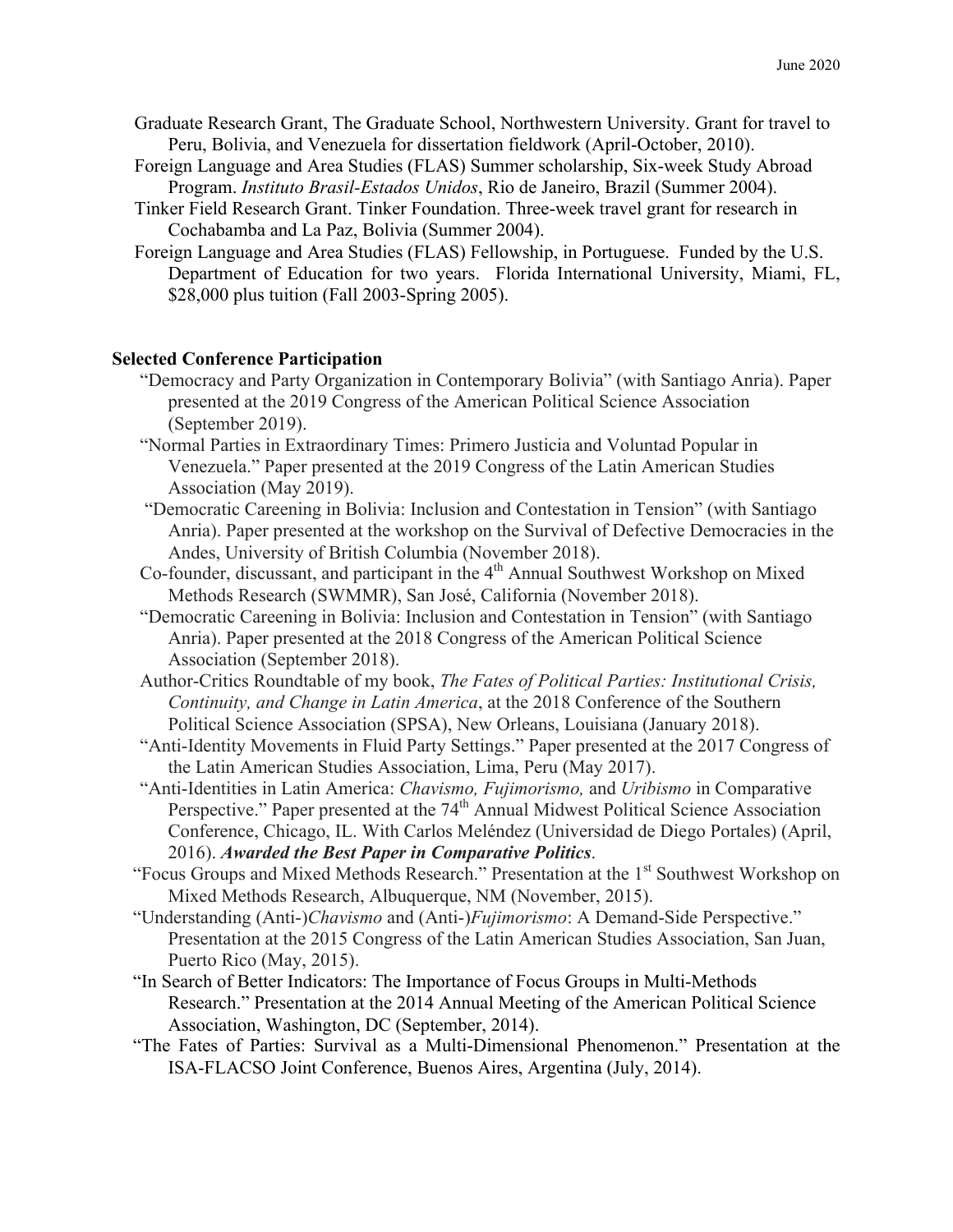- "Governing for the Long Haul: The Success and Failure of Broad-Based Coalitions in 'Revolutionary' Bolivia." Presentation at the XXXII International Congress of the Latin American Studies Association, Chicago, IL (May, 2014), with Santiago Anria.
- "El colapso del sistema de partidos y el cambio del Estado en la region andina." Presentation at the  $7<sup>th</sup>$  Congress of the Latin American Political Science Association (ALACIP), Bogotá, Colombia (September, 2013).
- "The Role of Party Organization after Party-System Collapse: Evidence from Peru and Venezuela." Presentation at the 2013 Annual Meeting of the American Political Science Association, Chicago, IL (August, 2013).
- "Focus Groups: When are They Used, and Why?" Presentation at the 2013 Annual Meeting of the American Political Science Association, Chicago, IL (August, 2013).
- "In Search of Better Indicators: The Importance of Focus Groups in Multi-Methods Research." Presentation at the Authors' Workshop Weekend, Institute for Qualitative and Multi-Methods Research, Syracuse, NY (June, 2013)
- "Political Parties and the State in Post-Collapse Venezuela and Bolivia." Presentation at the Latin American Studies Association, Washington, DC (May, 2013).
- "*Los destinos de los partidos políticos. La crisis y la recuperción electoral en América Latina.*" Presentation at the *Universidad Católica de Córdoba*, Córdoba, Argentina (July 2012).
- *"Examinando el antes y el después: Los partidos políticos y sus recursos en Peru, Venezuela, y Bolivia*. Presentation at *Seminario Democracia y Partidos Políticos en America Latina*, Universidad Sergio Arboleda, Bogotá, Colombia (April, 2011).
- "*Y, después del colapso, ¿qué?: Los partidos políticos andinos frente al colapso de su sistema de partidos*." Presentation to the *V Congreso Latinoamericano de Ciencia Política*, Buenos Aires, Argentina (July, 2010).
- "Rules for Dying: Institutions and Party Demise in the Americas." Presentation to the American Political Science Association, Toronto, Canada (September, 2009), with P. Larkin Terrie.
- "From Collapse to Comeback?: Explaining Political Party Revival in the Andes." Presentation to the Latin American Studies Association, Rio de Janeiro, Brazil (June, 2009).
- "*Estrategias de supervivencia: Los partidos tradicionales frente a los nuevos líderes en Bolivia y Ecuador*." Presentation to the *Congreso FLACSO 50 Años*, FLACSO-Ecuador, Quito, Ecuador (October, 2007).
- "*Examinando la polarización social venezolana antes y después de Chávez*." Presentation to the Third Congress of the *Asociación Latinoamericana de Ciencia Política* (ALACIP), São Paulo, Brasil (September, 2006).
- "Does Ethnicity Matter? Examining the Impact of Neoliberal Reform Policies in Ethnically Heterogeneous Latin America." Presentation to the Midwest Political Science Association (MPSA), Chicago, IL (April, 2006).
- "The Political Party System and Democratic Crisis in Bolivia." Presentation to the Latin American Studies Association (LASA), San Juan, Puerto Rico (March, 2006).
- "El Sistema de Partidos Políticos y la Crisis Democrática en Bolivia." Presentation to the *VII Congreso Español de Ciencia Política y de la Administración*, Madrid, Spain (September, 2005).
- "The *Ley de Agrupaciones Ciudadanas y Pueblos Indígenas* and Indigenous Groups: New